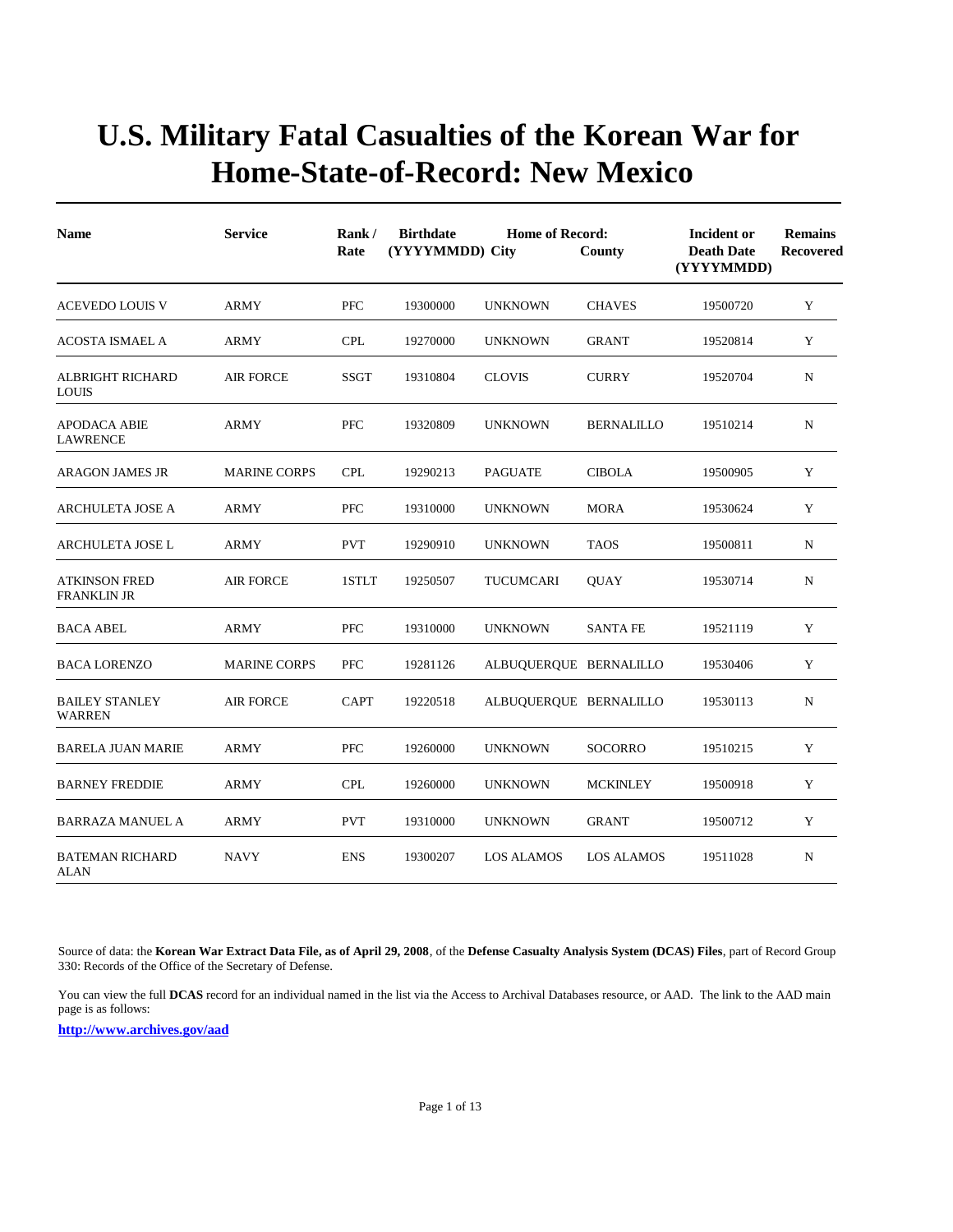| <b>Name</b>                          | <b>Service</b>      | Rank/<br>Rate | <b>Birthdate</b> | <b>Home of Record:</b><br>(YYYYMMDD) City<br>County |                 |          | <b>Remains</b><br><b>Recovered</b> |
|--------------------------------------|---------------------|---------------|------------------|-----------------------------------------------------|-----------------|----------|------------------------------------|
| <b>BIERNER JIMMIE B</b>              | <b>ARMY</b>         | <b>PFC</b>    | 19310000         | <b>UNKNOWN</b>                                      | <b>GRANT</b>    | 19520625 | Y                                  |
| <b>BOWEN MURRAY</b><br><b>MALONE</b> | <b>NAVY</b>         | HN            | 19300515         | <b>EDDY</b>                                         | <b>EDDY</b>     | 19500921 | Y                                  |
| <b>BOYD HUGH WALTER</b>              | <b>MARINE CORPS</b> | <b>PFC</b>    | 19281029         | ALBUQUERQUE BERNALILLO                              |                 | 19510517 | Y                                  |
| <b>BRADLEY HARRY CJR</b>             | <b>ARMY</b>         | 2LT           | 19300000         | <b>UNKNOWN</b>                                      | <b>DONA ANA</b> | 19521008 | Y                                  |
| <b>BROWN WILLIAM A</b>               | <b>ARMY</b>         | <b>PFC</b>    | 19300000         | <b>UNKNOWN</b>                                      | <b>OTERO</b>    | 19500723 | Y                                  |
| <b>BULL CLIFFORD GERALD</b>          | <b>ARMY</b>         | <b>PFC</b>    | 19290000         | <b>UNKNOWN</b>                                      | <b>COLFAX</b>   | 19500810 | N                                  |
| CAIN JIM C                           | <b>ARMY</b>         | <b>PFC</b>    | 19270000         | <b>UNKNOWN</b>                                      | LEA             | 19500808 | Y                                  |
| <b>CALDERON JENARO R</b>             | <b>ARMY</b>         | <b>PFC</b>    | 19300000         | <b>UNKNOWN</b>                                      | <b>GRANT</b>    | 19521028 | Y                                  |
| <b>CALDWELL BERLIN JR</b>            | <b>MARINE CORPS</b> | <b>TSGT</b>   | 19191224         | <b>SPRINGER</b>                                     | <b>COLFAX</b>   | 19500818 | Y                                  |
| CARRILLO ALEJANDRO                   | <b>ARMY</b>         | <b>PFC</b>    | 19260000         | <b>UNKNOWN</b>                                      | <b>MCKINLEY</b> | 19510524 | Y                                  |
| <b>CHAMBERS WILLIS M</b>             | <b>ARMY</b>         | <b>PFC</b>    | 19260000         | <b>UNKNOWN</b>                                      | <b>SANTA FE</b> | 19511021 | Y                                  |
| CHAVEZ CELESTINO                     | <b>ARMY</b>         | <b>CPL</b>    | 19310000         | <b>UNKNOWN</b>                                      | <b>MCKINLEY</b> | 19501202 | $\mathbf N$                        |
| <b>CHAVEZ ELOY A</b>                 | <b>ARMY</b>         | <b>CPL</b>    | 19240000         | <b>UNKNOWN</b>                                      | <b>SIERRA</b>   | 19510528 | Y                                  |
| <b>CHAVIRA GEORGE E</b>              | <b>ARMY</b>         | <b>CPL</b>    | 19310000         | <b>UNKNOWN</b>                                      | <b>VALENCIA</b> | 19510206 | Y                                  |
| <b>CHAVIRA HERMAN</b>                | <b>MARINE CORPS</b> | <b>PFC</b>    | 19310413         | ALBUQUERQUE BERNALILLO                              |                 | 19521122 | N                                  |
| <b>CLIFTON ARTHUR A</b>              | <b>ARMY</b>         | <b>PVT</b>    | 19330000         | <b>UNKNOWN</b>                                      | <b>VALENCIA</b> | 19501211 | N                                  |

Source of data: the **Korean War Extract Data File, as of April 29, 2008**, of the **Defense Casualty Analysis System (DCAS) Files**, part of Record Group 330: Records of the Office of the Secretary of Defense.

You can view the full **DCAS** record for an individual named in the list via the Access to Archival Databases resource, or AAD. The link to the AAD main page is as follows: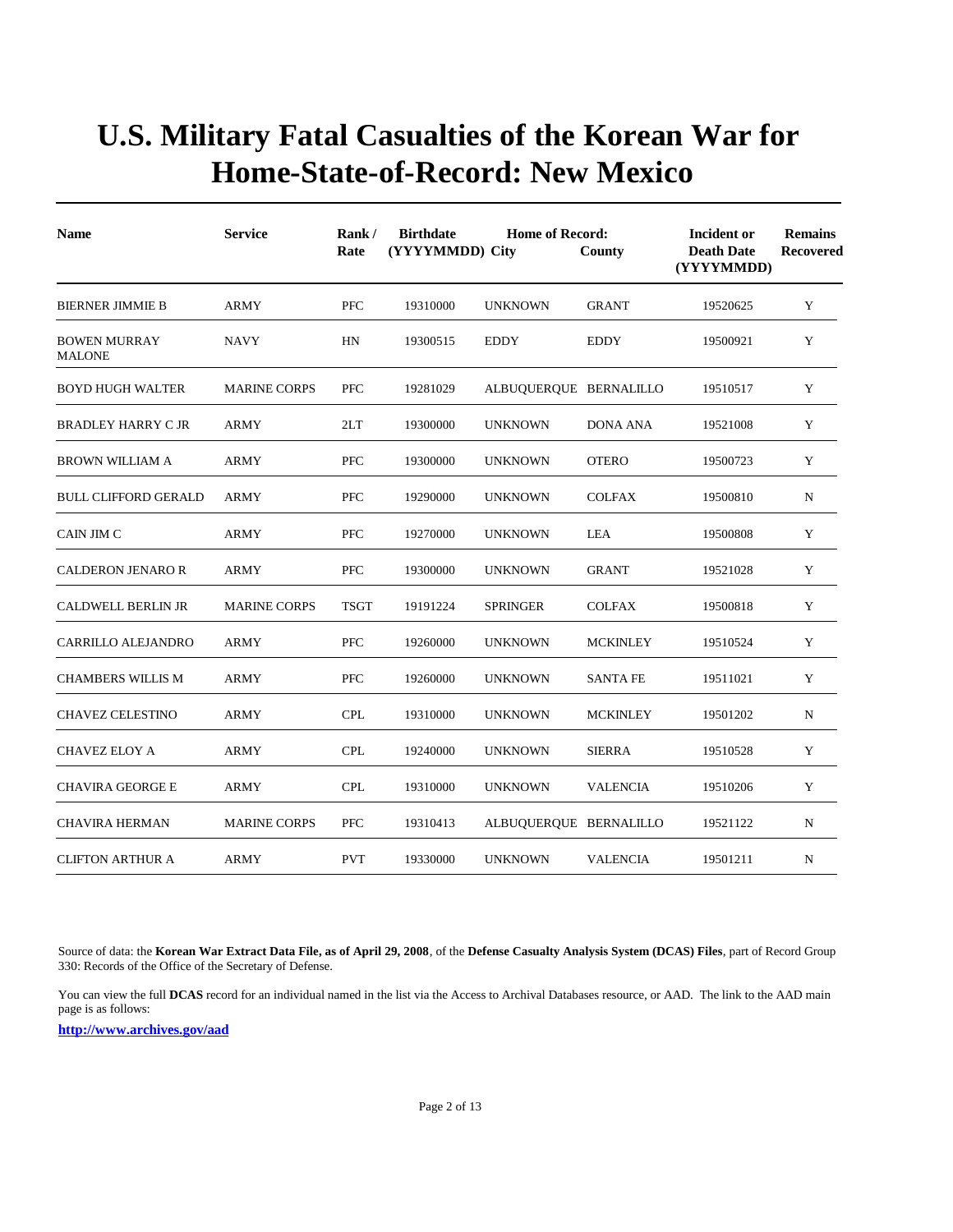| <b>Name</b>                                 | <b>Service</b>      | Rank/<br>Rate | <b>Birthdate</b><br><b>Home of Record:</b><br>(YYYYMMDD) City<br>County |                 |                   | <b>Incident or</b><br><b>Death Date</b><br>(YYYYMMDD) | <b>Remains</b><br>Recovered |
|---------------------------------------------|---------------------|---------------|-------------------------------------------------------------------------|-----------------|-------------------|-------------------------------------------------------|-----------------------------|
| <b>COLE WILLIAM HARLEY</b>                  | <b>ARMY</b>         | <b>PVT</b>    | 19300000                                                                | <b>UNKNOWN</b>  | <b>LUNA</b>       | 19511012                                              | N                           |
| <b>CORDOVA JUAN BENITO</b>                  | <b>MARINE CORPS</b> | <b>PFC</b>    | 19310211                                                                | <b>LLANO</b>    | <b>TAOS</b>       | 19520905                                              | Y                           |
| <b>CORN MARTIN V</b>                        | ARMY                | <b>PVT</b>    | 19310000                                                                | <b>UNKNOWN</b>  | <b>CHAVES</b>     | 19521229                                              | Y                           |
| <b>COX JAMES COOLLEY</b>                    | <b>MARINE CORPS</b> | <b>PFC</b>    | 19320308                                                                | <b>ARTESIA</b>  | <b>EDDY</b>       | 19520808                                              | Y                           |
| <b>CROSBY STANLEY</b><br><b>WARFIELD JR</b> | ARMY                | 1LT           | 19230000                                                                | <b>UNKNOWN</b>  | <b>CHAVES</b>     | 19500810                                              | Y                           |
| <b>CUMMINGS JACOB C</b>                     | ARMY                | <b>PVT</b>    | 19310000                                                                | <b>UNKNOWN</b>  | <b>DONA ANA</b>   | 19501206                                              | N                           |
| DELGADO RUDOLFO JR                          | ARMY                | <b>PVT</b>    | 19330000                                                                | <b>UNKNOWN</b>  | <b>GUADALUPE</b>  | 19511004                                              | Y                           |
| <b>DOUGHTY HERBERT J</b>                    | ARMY                | <b>CPL</b>    | 19250000                                                                | <b>UNKNOWN</b>  | <b>EDDY</b>       | 19500918                                              | N                           |
| DURFEE DONALD C                             | <b>ARMY</b>         | <b>PFC</b>    | 19310000                                                                | <b>UNKNOWN</b>  | <b>BERNALILLO</b> | 19501202                                              | ${\bf N}$                   |
| <b>ESTRADA WILLIE N</b>                     | <b>ARMY</b>         | SGT           | 19290000                                                                | <b>UNKNOWN</b>  | <b>OTERO</b>      | 19520922                                              | $\mathbf Y$                 |
| <b>FICKEL FRED BURNO</b>                    | <b>MARINE CORPS</b> | <b>CPL</b>    | 19221030                                                                | <b>CLOVIS</b>   | <b>CURRY</b>      | 19510602                                              | Y                           |
| <b>FISHER DAVEY L</b>                       | ARMY                | <b>PVT</b>    | 19310000                                                                | <b>UNKNOWN</b>  | <b>TORRANCE</b>   | 19510307                                              | Y                           |
| <b>FITZPATRICK WILLIAM</b>                  | <b>ARMY</b>         | 1LT           | 19230000                                                                | <b>UNKNOWN</b>  | <b>MCKINLEY</b>   | 19501201                                              | Y                           |
| <b>FRANKLIN ERNEST</b><br><b>NEWTON</b>     | <b>NAVY</b>         | AN            | 19330830                                                                | <b>HAGERMAN</b> | <b>CHAVES</b>     | 19521226                                              | N                           |
| <b>GARCIA ABEL</b>                          | ARMY                | <b>PFC</b>    | 19310000                                                                | <b>UNKNOWN</b>  | <b>MCKINLEY</b>   | 19510408                                              | Y                           |
| <b>GARCIA ERNESTO JR</b>                    | <b>ARMY</b>         | <b>PFC</b>    | 19300000                                                                | <b>UNKNOWN</b>  | <b>MORA</b>       | 19500727                                              | Y                           |

Source of data: the **Korean War Extract Data File, as of April 29, 2008**, of the **Defense Casualty Analysis System (DCAS) Files**, part of Record Group 330: Records of the Office of the Secretary of Defense.

You can view the full **DCAS** record for an individual named in the list via the Access to Archival Databases resource, or AAD. The link to the AAD main page is as follows: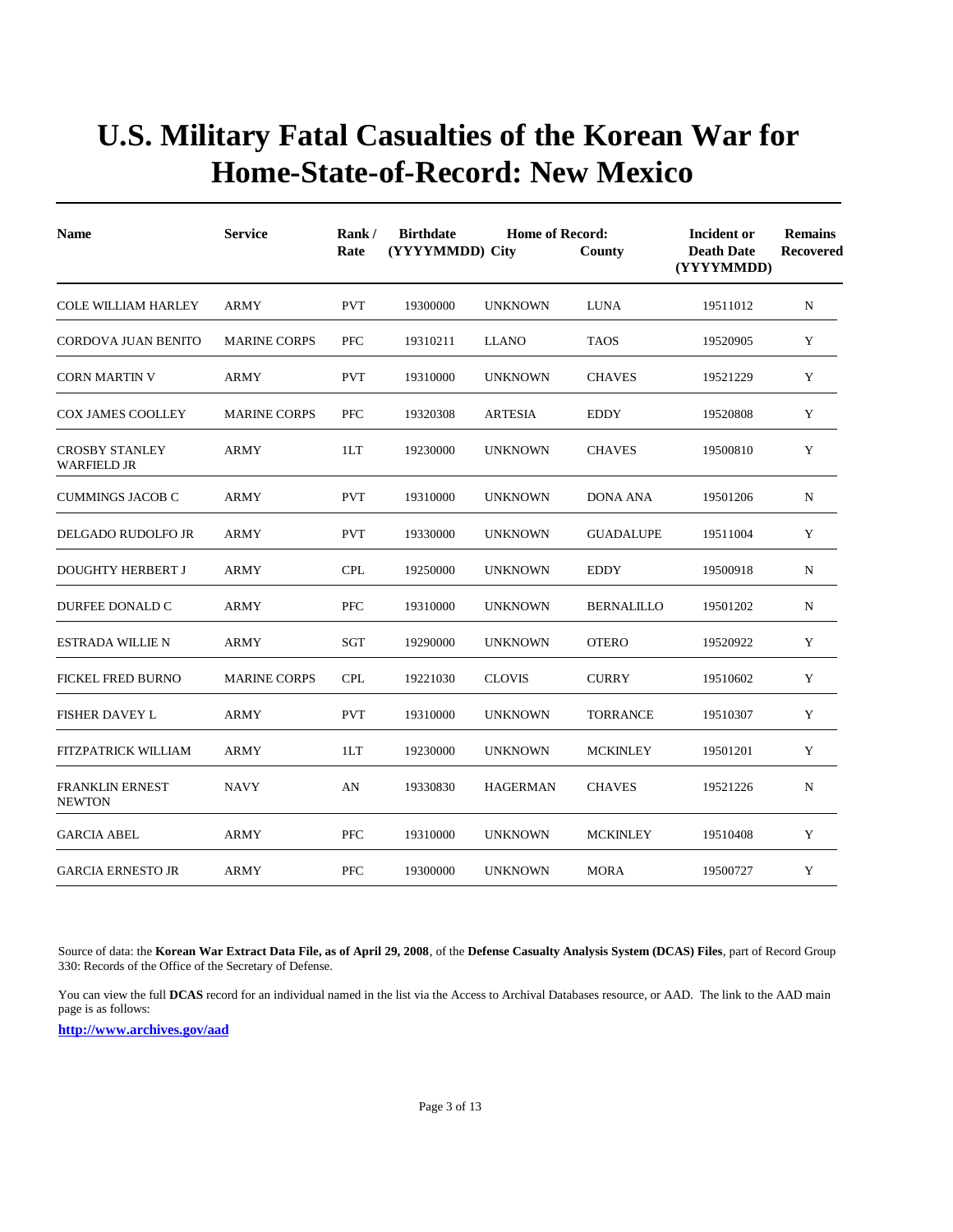| <b>Name</b>                                 | <b>Service</b>      | Rank/<br>Rate | <b>Birthdate</b><br><b>Home of Record:</b><br>(YYYYMMDD) City<br>County |                 |                   | Incident or<br><b>Death Date</b><br>(YYYYMMDD) | <b>Remains</b><br>Recovered |
|---------------------------------------------|---------------------|---------------|-------------------------------------------------------------------------|-----------------|-------------------|------------------------------------------------|-----------------------------|
| <b>GARCIA HILIBERTO</b>                     | ARMY                | <b>CPL</b>    | 19300000                                                                | <b>UNKNOWN</b>  | <b>MORA</b>       | 19530323                                       | $\mathbf Y$                 |
| <b>GARCIA JOSE A P</b>                      | ARMY                | <b>PFC</b>    | 19310000                                                                | <b>UNKNOWN</b>  | <b>SANTA FE</b>   | 19500720                                       | Y                           |
| <b>GARCIA PERFECTO</b>                      | ARMY                | <b>PFC</b>    | 19320000                                                                | <b>UNKNOWN</b>  | <b>VALENCIA</b>   | 19501010                                       | Y                           |
| <b>GARCIA STEVEN MAESE</b>                  | ARMY                | <b>PFC</b>    | 19310000                                                                | <b>UNKNOWN</b>  | <b>OTERO</b>      | 19510526                                       | Y                           |
| <b>GARRETT LONNIE O</b>                     | ARMY                | <b>CPL</b>    | 19290000                                                                | <b>UNKNOWN</b>  | <b>SOCORRO</b>    | 19511108                                       | Y                           |
| <b>GONZALES ALEJANDRO</b><br><b>ALFONSO</b> | <b>MARINE CORPS</b> | <b>PFC</b>    | 19310317                                                                | <b>ROY</b>      | <b>HARDING</b>    | 19520920                                       | Y                           |
| <b>GONZALES ALFONSO</b>                     | <b>ARMY</b>         | <b>PFC</b>    | 19250000                                                                | <b>UNKNOWN</b>  | <b>SANTA FE</b>   | 19510302                                       | Y                           |
| <b>GONZALES JOE F</b>                       | ARMY                | <b>PFC</b>    | 19300000                                                                | <b>UNKNOWN</b>  | <b>MCKINLEY</b>   | 19521028                                       | Y                           |
| <b>GONZALES JOSE</b>                        | <b>MARINE CORPS</b> | <b>SGT</b>    | 19310809                                                                | <b>RATON</b>    | <b>COLFAX</b>     | 19520910                                       | Y                           |
| <b>GONZALES LEO ROBERT</b>                  | <b>MARINE CORPS</b> | <b>PFC</b>    | 19320630                                                                | <b>SANTA FE</b> | <b>SANTA FE</b>   | 19520517                                       | Y                           |
| <b>GONZALES SERVANDO</b>                    | ARMY                | <b>PFC</b>    | 19290000                                                                | <b>UNKNOWN</b>  | <b>BERNALILLO</b> | 19500716                                       | Y                           |
| <b>GOVAN JOSEPH G</b>                       | <b>ARMY</b>         | 1LT           | 19300000                                                                | <b>UNKNOWN</b>  | <b>BERNALILLO</b> | 19521015                                       | Y                           |
| <b>GRAHAM PAUL KIRKER</b>                   | <b>AIR FORCE</b>    | <b>CAPT</b>   | 19180519                                                                | <b>ARTESIA</b>  | <b>EDDY</b>       | 19521227                                       | Y                           |
| <b>GREER EUZZIAH</b>                        | ARMY                | SGT           | 19060000                                                                | <b>UNKNOWN</b>  | <b>BERNALILLO</b> | 19510219                                       | Y                           |
| <b>GREGORY MARVIN</b><br><b>CLARENCE</b>    | <b>MARINE CORPS</b> | <b>SSGT</b>   | 19180405                                                                | <b>ROSWELL</b>  | <b>CHAVES</b>     | 19510917                                       | Y                           |
| <b>GRIEGO JUAN A</b>                        | <b>ARMY</b>         | <b>PFC</b>    | 19310000                                                                | <b>UNKNOWN</b>  | SANDOVAL          | 19500927                                       | Y                           |

Source of data: the **Korean War Extract Data File, as of April 29, 2008**, of the **Defense Casualty Analysis System (DCAS) Files**, part of Record Group 330: Records of the Office of the Secretary of Defense.

You can view the full **DCAS** record for an individual named in the list via the Access to Archival Databases resource, or AAD. The link to the AAD main page is as follows: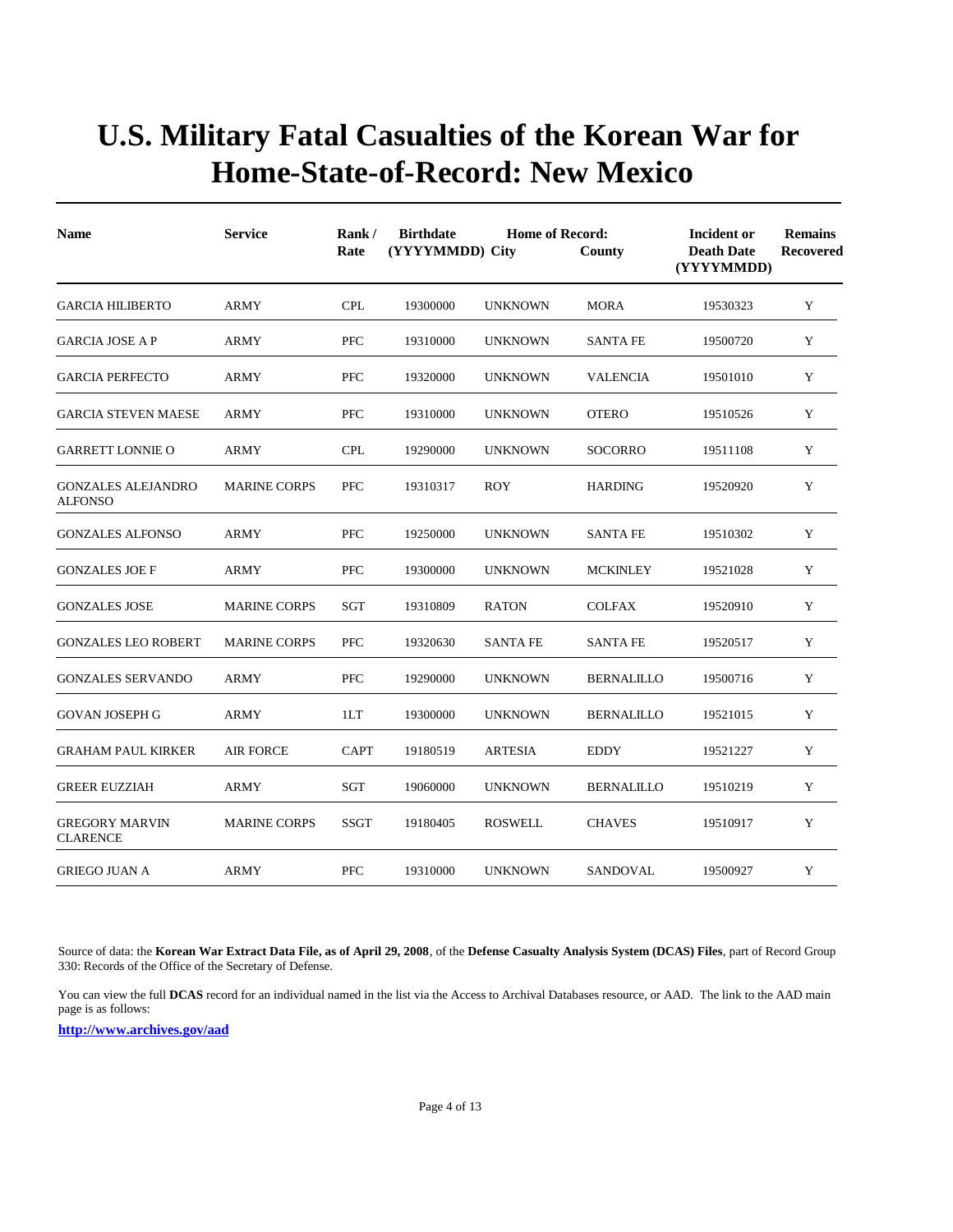| <b>Name</b>                             | <b>Service</b>      | Rank/<br>Rate | <b>Birthdate</b><br>(YYYYMMDD) City | <b>Home of Record:</b> | County            | <b>Incident or</b><br><b>Death Date</b><br>(YYYYMMDD) | <b>Remains</b><br><b>Recovered</b> |
|-----------------------------------------|---------------------|---------------|-------------------------------------|------------------------|-------------------|-------------------------------------------------------|------------------------------------|
| <b>GRIEGO LOUIS</b><br><b>FERNANDEZ</b> | <b>MARINE CORPS</b> | <b>PFC</b>    | 19310121                            | <b>GRANTS</b>          | <b>CIBOLA</b>     | 19520517                                              | Y                                  |
| <b>GUNNELS JAMES T</b>                  | ARMY                | <b>CPL</b>    | 19280000                            | <b>UNKNOWN</b>         | <b>BERNALILLO</b> | 19501009                                              | Y                                  |
| <b>GUTIERREZ GILBERT</b>                | <b>ARMY</b>         | <b>PVT</b>    | 19300000                            | <b>UNKNOWN</b>         | <b>BERNALILLO</b> | 19500711                                              | Y                                  |
| <b>HALL THOMAS BURNS</b>                | <b>AIR FORCE</b>    | <b>COL</b>    | 19100926                            | <b>CHAMA</b>           | <b>RIO ARRIBA</b> | 19510211                                              | N                                  |
| <b>HAMILTON BENNIE</b><br><b>WILSON</b> | <b>NAVY</b>         | <b>SN</b>     | 19300319                            | <b>SANTA RITA</b>      | <b>GRANT</b>      | 19520421                                              | Y                                  |
| <b>HANNWEEKEA GILBERT P</b>             | <b>ARMY</b>         | <b>PFC</b>    | 19270000                            | <b>UNKNOWN</b>         | <b>MCKINLEY</b>   | 19510215                                              | Y                                  |
| <b>HERRERA ELOY</b>                     | <b>ARMY</b>         | <b>PFC</b>    | 19280000                            | <b>UNKNOWN</b>         | <b>UNION</b>      | 19500705                                              | Y                                  |
| <b>HIBBS DONALD R</b>                   | <b>ARMY</b>         | <b>PFC</b>    | 19310000                            | <b>UNKNOWN</b>         | <b>OUAY</b>       | 19500923                                              | Y                                  |
| <b>HOLGUIN RAYMUNDO E</b>               | <b>ARMY</b>         | <b>PFC</b>    | 19300000                            | <b>UNKNOWN</b>         | <b>DONA ANA</b>   | 19501130                                              | $\mathbf N$                        |
| <b>HUDSON ROBERT L</b>                  | <b>ARMY</b>         | <b>CPL</b>    | 19300000                            | <b>UNKNOWN</b>         | LEA               | 19510531                                              | Y                                  |
| <b>IVIE MARVIN L</b>                    | <b>ARMY</b>         | SGT           | 19200000                            | <b>UNKNOWN</b>         | <b>CHAVES</b>     | 19510520                                              | Y                                  |
| JOHNSON WILLIAM D                       | <b>ARMY</b>         | PFC           | 19290000                            | <b>UNKNOWN</b>         | <b>GRANT</b>      | 19500908                                              | Y                                  |
| <b>JONES RAYMOND L</b>                  | ARMY                | <b>PFC</b>    | 19150000                            | <b>UNKNOWN</b>         | <b>OUAY</b>       | 19500803                                              | Y                                  |
| <b>JONES WILLIAM EDWARD</b>             | <b>MARINE CORPS</b> | <b>PFC</b>    | 19300216                            | <b>TOHATCHI</b>        | <b>MCKINLEY</b>   | 19501205                                              | Y                                  |
| <b>JUMBO JIMMIE</b>                     | ARMY                | <b>CPL</b>    | 19240000                            | <b>UNKNOWN</b>         | <b>SAN JUAN</b>   | 19501206                                              | N                                  |
| <b>KEEL CLYDE W</b>                     | <b>MARINE CORPS</b> | <b>SSGT</b>   | 19290718                            | <b>CLIFF</b>           | <b>GRANT</b>      | 19530717                                              | Y                                  |

Source of data: the **Korean War Extract Data File, as of April 29, 2008**, of the **Defense Casualty Analysis System (DCAS) Files**, part of Record Group 330: Records of the Office of the Secretary of Defense.

You can view the full **DCAS** record for an individual named in the list via the Access to Archival Databases resource, or AAD. The link to the AAD main page is as follows: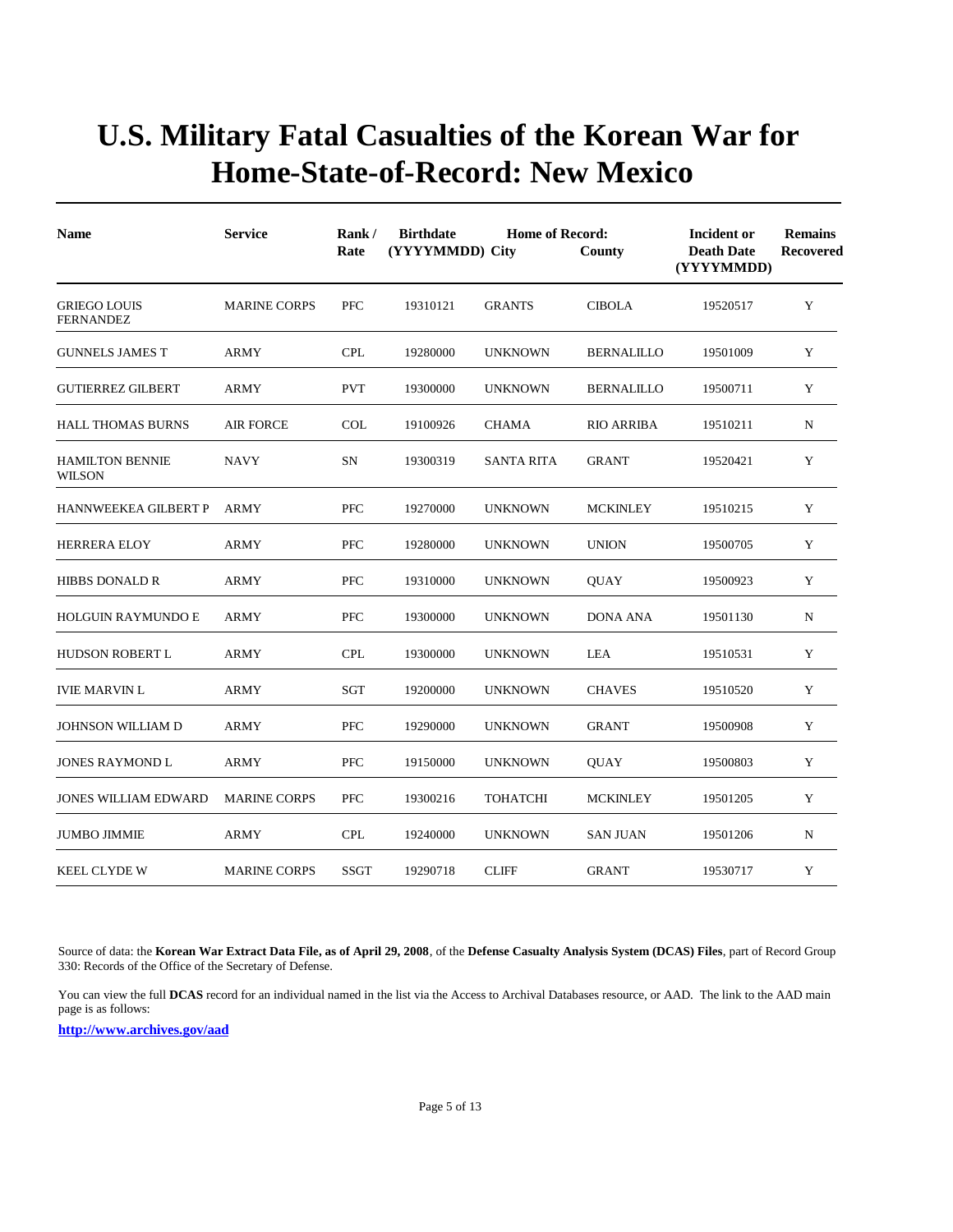| <b>Name</b>                            | <b>Service</b>      | Rank/<br>Rate | <b>Birthdate</b><br>(YYYYMMDD) City | <b>Incident or</b><br><b>Death Date</b><br>(YYYYMMDD) | <b>Remains</b><br>Recovered |          |             |
|----------------------------------------|---------------------|---------------|-------------------------------------|-------------------------------------------------------|-----------------------------|----------|-------------|
| <b>KING MARION RAY</b>                 | <b>MARINE CORPS</b> | SGT           | 19270611                            | <b>FARMINGTON</b>                                     | <b>SAN JUAN</b>             | 19520813 | Y           |
| KINGTON JOHN DAVID                     | <b>ARMY</b>         | <b>SFC</b>    | 19230000                            | <b>UNKNOWN</b>                                        | <b>SIERRA</b>               | 19501127 | N           |
| KOENIG KARL G JR                       | <b>ARMY</b>         | 1LT           | 19300000                            | <b>UNKNOWN</b>                                        | <b>BERNALILLO</b>           | 19530618 | Y           |
| <b>LEAKE DANIEL B JR</b>               | <b>AIR FORCE</b>    | <b>CAPT</b>   | 19230129                            | <b>SAN LORENZO</b>                                    | <b>GRANT</b>                | 19501018 | Y           |
| <b>LEWIS PHILLIP G</b>                 | <b>ARMY</b>         | <b>PFC</b>    | 19290000                            | <b>UNKNOWN</b>                                        | <b>VALENCIA</b>             | 19511113 | Y           |
| <b>LONCASESION CECIL</b>               | <b>ARMY</b>         | <b>PVT</b>    | 19250000                            | <b>UNKNOWN</b>                                        | <b>MCKINLEY</b>             | 19501129 | $\mathbf N$ |
| <b>LOPEZ ELOY E</b>                    | <b>ARMY</b>         | <b>PFC</b>    | 19290000                            | <b>UNKNOWN</b>                                        | <b>RIO ARRIBA</b>           | 19510720 | Y           |
| <b>LOPEZ ESMEAL</b>                    | <b>ARMY</b>         | <b>PFC</b>    | 19310000                            | <b>UNKNOWN</b>                                        | <b>OUAY</b>                 | 19500913 | Y           |
| <b>LOPEZ MANUEL A</b>                  | <b>ARMY</b>         | <b>SGT</b>    | 19220000                            | <b>UNKNOWN</b>                                        | <b>DONA ANA</b>             | 19501119 | Y           |
| <b>LOPEZ RICHARD</b><br><b>SALGADO</b> | <b>MARINE CORPS</b> | <b>CPL</b>    | 19280207                            | ALBUQUERQUE BERNALILLO                                |                             | 19510715 | Y           |
| <b>LOVE HERBERT G</b>                  | <b>ARMY</b>         | PFC           | 19250000                            | <b>UNKNOWN</b>                                        | <b>BERNALILLO</b>           | 19501111 | Y           |
| <b>LUCAS ROBERT JAMES</b>              | <b>AIR FORCE</b>    | 1STLT         | 19250115                            | ALBUQUERQUE BERNALILLO                                |                             | 19511117 | $\mathbf N$ |
| LUCERO ALFRED G                        | <b>ARMY</b>         | <b>PFC</b>    | 19320000                            | <b>UNKNOWN</b>                                        | <b>CHAVES</b>               | 19510215 | Y           |
| LUCERO SEFERINO C                      | <b>ARMY</b>         | <b>PVT</b>    | 19300000                            | <b>UNKNOWN</b>                                        | <b>SANTA FE</b>             | 19510107 | Y           |
| LUJAN BLAS W A                         | <b>ARMY</b>         | <b>CPL</b>    | 19300000                            | <b>UNKNOWN</b>                                        | <b>SANTA FE</b>             | 19501126 | N           |
| LUJAN EUTIQUIO J                       | ARMY                | <b>SFC</b>    | 19260000                            | <b>UNKNOWN</b>                                        | <b>MORA</b>                 | 19520829 | N           |

Source of data: the **Korean War Extract Data File, as of April 29, 2008**, of the **Defense Casualty Analysis System (DCAS) Files**, part of Record Group 330: Records of the Office of the Secretary of Defense.

You can view the full **DCAS** record for an individual named in the list via the Access to Archival Databases resource, or AAD. The link to the AAD main page is as follows: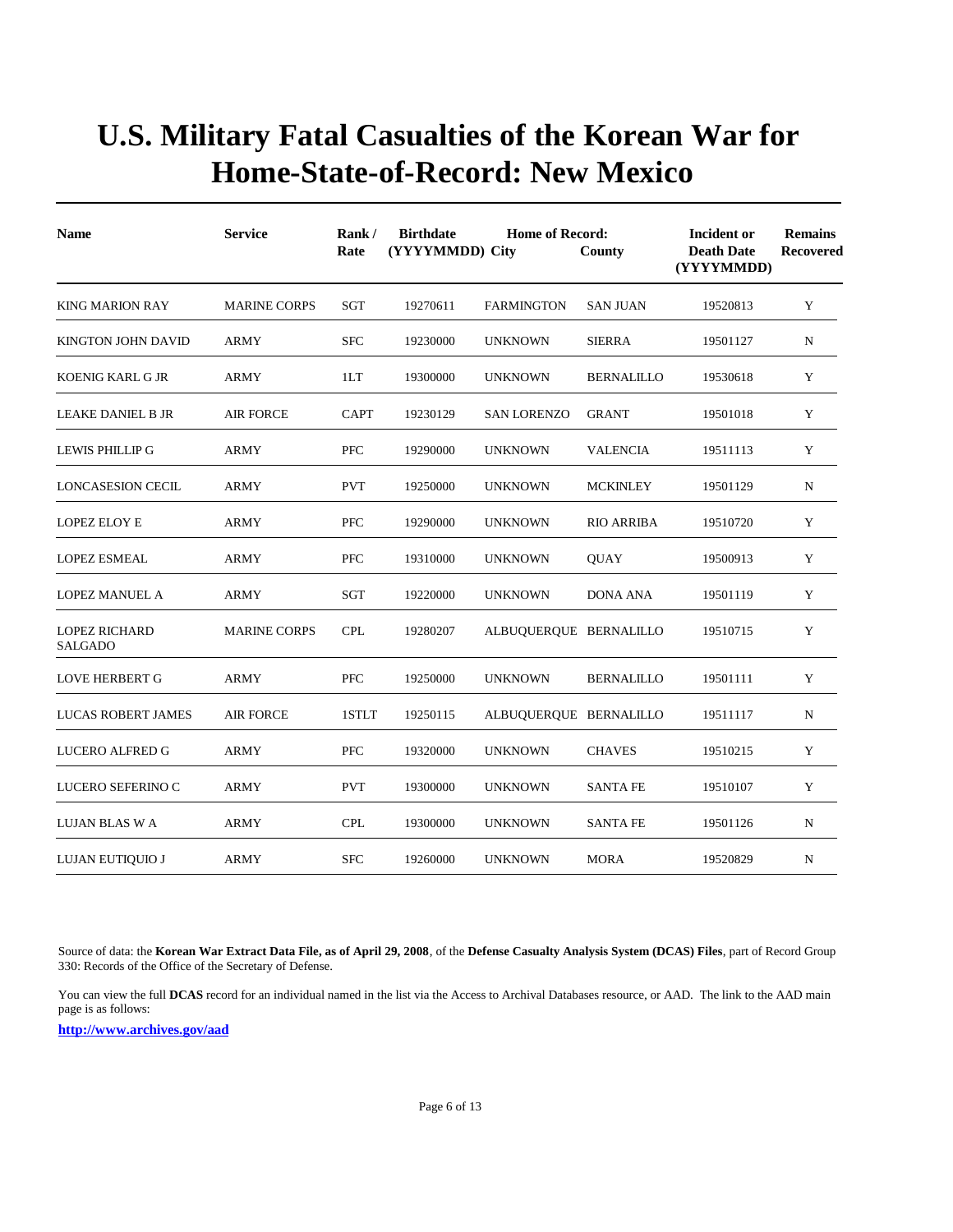| <b>Name</b>                              | <b>Service</b>      | Rank/<br>Rate | <b>Birthdate</b><br><b>Home of Record:</b><br>(YYYYMMDD) City<br>County |                        |                   | <b>Incident or</b><br><b>Death Date</b><br>(YYYYMMDD) | <b>Remains</b><br><b>Recovered</b> |
|------------------------------------------|---------------------|---------------|-------------------------------------------------------------------------|------------------------|-------------------|-------------------------------------------------------|------------------------------------|
| LUJAN HERMAN J                           | <b>ARMY</b>         | <b>PFC</b>    | 19300000                                                                | <b>UNKNOWN</b>         | <b>QUAY</b>       | 19500802                                              | Y                                  |
| LUJAN JUAN                               | <b>ARMY</b>         | <b>PFC</b>    | 19320000                                                                | <b>UNKNOWN</b>         | <b>BERNALILLO</b> | 19500806                                              | Y                                  |
| <b>LUNA FRED ERNEST</b>                  | <b>MARINE CORPS</b> | <b>CPL</b>    | 19320722                                                                | ALBUQUERQUE BERNALILLO |                   | 19520524                                              | Y                                  |
| MADRIL JOE L                             | <b>ARMY</b>         | <b>PFC</b>    | 19300903                                                                | <b>UNKNOWN</b>         | <b>TORRANCE</b>   | 19500720                                              | N                                  |
| <b>MAES HILARIO A</b>                    | <b>ARMY</b>         | PFC           | 19320000                                                                | <b>UNKNOWN</b>         | <b>OTERO</b>      | 19510713                                              | Y                                  |
| <b>MALANEY MORGAN J</b>                  | <b>ARMY</b>         | <b>SGT</b>    | 19120000                                                                | <b>UNKNOWN</b>         | <b>SAN MIGUEL</b> | 19500915                                              | Y                                  |
| <b>MARTINEZ FELIX</b>                    | ARMY                | <b>CPL</b>    | 19310000                                                                | <b>UNKNOWN</b>         | <b>BERNALILLO</b> | 19510205                                              | Y                                  |
| <b>MARTINEZ JACABO LUIS</b>              | <b>MARINE CORPS</b> | <b>CPL</b>    | 19301222                                                                | <b>SANTA FE</b>        | <b>SANTA FE</b>   | 19510609                                              | Y                                  |
| <b>MARTINEZ LEE R</b>                    | <b>ARMY</b>         | <b>PFC</b>    | 19300000                                                                | <b>UNKNOWN</b>         | <b>CURRY</b>      | 19521016                                              | Y                                  |
| <b>MARTINEZ LOUIS</b>                    | <b>ARMY</b>         | <b>PFC</b>    | 19300000                                                                | <b>UNKNOWN</b>         | <b>COLFAX</b>     | 19530325                                              | $\mathbf N$                        |
| <b>MARTINEZ MANUEL J</b>                 | <b>ARMY</b>         | <b>CPL</b>    | 19270000                                                                | <b>UNKNOWN</b>         | <b>CHAVES</b>     | 19510212                                              | Y                                  |
| <b>MARTINEZ OLIVER G</b>                 | <b>MARINE CORPS</b> | PFC           | 19310323                                                                | <b>SANTA FE</b>        | <b>SANTA FE</b>   | 19520813                                              | Y                                  |
| <b>MARTINEZ PRIMERO R</b>                | <b>ARMY</b>         | <b>PFC</b>    | 19310000                                                                | <b>UNKNOWN</b>         | <b>BERNALILLO</b> | 19501202                                              | N                                  |
| <b>MARTINEZ XAVIER P</b>                 | <b>ARMY</b>         | PFC           | 19300000                                                                | <b>UNKNOWN</b>         | <b>DONA ANA</b>   | 19500822                                              | Y                                  |
| <b>MEDINGER THOMAS A</b>                 | <b>ARMY</b>         | 2LT           | 19290000                                                                | <b>UNKNOWN</b>         | <b>DONA ANA</b>   | 19520906                                              | Y                                  |
| <b>MENDOZA MANUEL</b><br><b>TRUJILLO</b> | <b>MARINE CORPS</b> | <b>PFC</b>    | 19330626                                                                | <b>SILVER CITY</b>     | <b>GRANT</b>      | 19521118                                              | Y                                  |

Source of data: the **Korean War Extract Data File, as of April 29, 2008**, of the **Defense Casualty Analysis System (DCAS) Files**, part of Record Group 330: Records of the Office of the Secretary of Defense.

You can view the full **DCAS** record for an individual named in the list via the Access to Archival Databases resource, or AAD. The link to the AAD main page is as follows: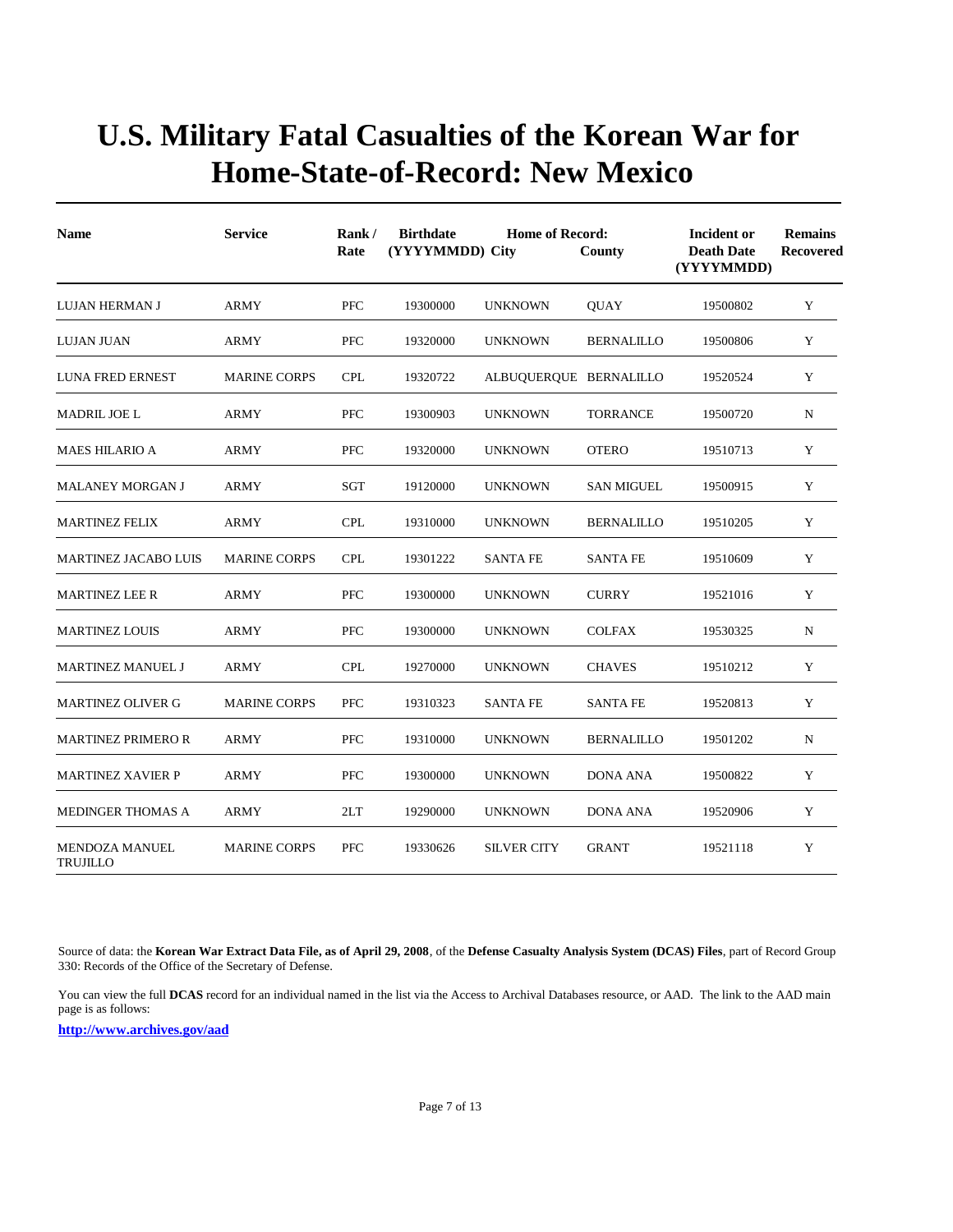| <b>Name</b>                        | <b>Service</b>      | Rank/<br>Rate | <b>Birthdate</b><br>(YYYYMMDD) City | <b>Home of Record:</b> | County            | <b>Incident or</b><br><b>Death Date</b><br>(YYYYMMDD) | <b>Remains</b><br><b>Recovered</b> |
|------------------------------------|---------------------|---------------|-------------------------------------|------------------------|-------------------|-------------------------------------------------------|------------------------------------|
| <b>MESA RUDY VELASCO</b>           | <b>ARMY</b>         | <b>PVT</b>    | 19310000                            | <b>UNKNOWN</b>         | <b>GRANT</b>      | 19500727                                              | N                                  |
| <b>MILLER QUINTON E</b>            | <b>ARMY</b>         | <b>SFC</b>    | 19310000                            | <b>UNKNOWN</b>         | <b>EDDY</b>       | 19520619                                              | Y                                  |
| MILLER SAM QUESTELL                | <b>MARINE CORPS</b> | SGT           | 19300403                            | ALBUQUERQUE BERNALILLO |                   | 19501102                                              | Y                                  |
| <b>MITCHELL LAWRENCE</b><br>TERRIL | <b>MARINE CORPS</b> | <b>PFC</b>    | 19311129                            | ALBUQUERQUE BERNALILLO |                   | 19511016                                              | Y                                  |
| <b>MONTANO JOHN JR</b>             | <b>ARMY</b>         | <b>PFC</b>    | 19280000                            | <b>UNKNOWN</b>         | <b>GUADALUPE</b>  | 19510913                                              | Y                                  |
| MONTANO TONY A                     | <b>ARMY</b>         | <b>PFC</b>    | 19280000                            | <b>UNKNOWN</b>         | <b>LUNA</b>       | 19510414                                              | Y                                  |
| <b>MONTOYA ERNEST</b>              | <b>ARMY</b>         | SGT           | 19160000                            | <b>UNKNOWN</b>         | <b>BERNALILLO</b> | 19500710                                              | Y                                  |
| <b>MONTOYA GILBERTO</b>            | <b>ARMY</b>         | <b>PVT</b>    | 19310000                            | <b>UNKNOWN</b>         | <b>BERNALILLO</b> | 19530222                                              | Y                                  |
| <b>MONTOYA JOE E</b>               | <b>ARMY</b>         | <b>PFC</b>    | 19270000                            | <b>UNKNOWN</b>         | <b>SAN MIGUEL</b> | 19500720                                              | Y                                  |
| <b>MONTOYA JOSE P</b>              | <b>ARMY</b>         | <b>PFC</b>    | 19140000                            | <b>UNKNOWN</b>         | <b>COLFAX</b>     | 19500906                                              | Y                                  |
| <b>MOORE JOHN U</b>                | <b>ARMY</b>         | <b>CPL</b>    | 19270000                            | <b>UNKNOWN</b>         | <b>DONA ANA</b>   | 19500809                                              | Y                                  |
| <b>MOORETS</b>                     | <b>ARMY</b>         | <b>PFC</b>    | 19240000                            | <b>UNKNOWN</b>         | <b>CURRY</b>      | 19510101                                              | Y                                  |
| <b>MORALES CARLOS Y</b>            | <b>ARMY</b>         | <b>PFC</b>    | 19280000                            | <b>UNKNOWN</b>         | <b>DONA ANA</b>   | 19500908                                              | Y                                  |
| <b>MOYA CARLOS B</b>               | <b>ARMY</b>         | <b>PFC</b>    | 19270000                            | <b>UNKNOWN</b>         | <b>SANTA FE</b>   | 19501130                                              | $\mathbf N$                        |
| MURRAY JOSEPH JOHN                 | <b>AIR FORCE</b>    | 1STLT         | 19231225                            | ALBUQUERQUE BERNALILLO |                   | 19510718                                              | N                                  |
| <b>NORMAN RICHARD P</b>            | <b>ARMY</b>         | <b>PVT</b>    | 19330000                            | <b>UNKNOWN</b>         | <b>LUNA</b>       | 19510129                                              | Y                                  |

Source of data: the **Korean War Extract Data File, as of April 29, 2008**, of the **Defense Casualty Analysis System (DCAS) Files**, part of Record Group 330: Records of the Office of the Secretary of Defense.

You can view the full **DCAS** record for an individual named in the list via the Access to Archival Databases resource, or AAD. The link to the AAD main page is as follows: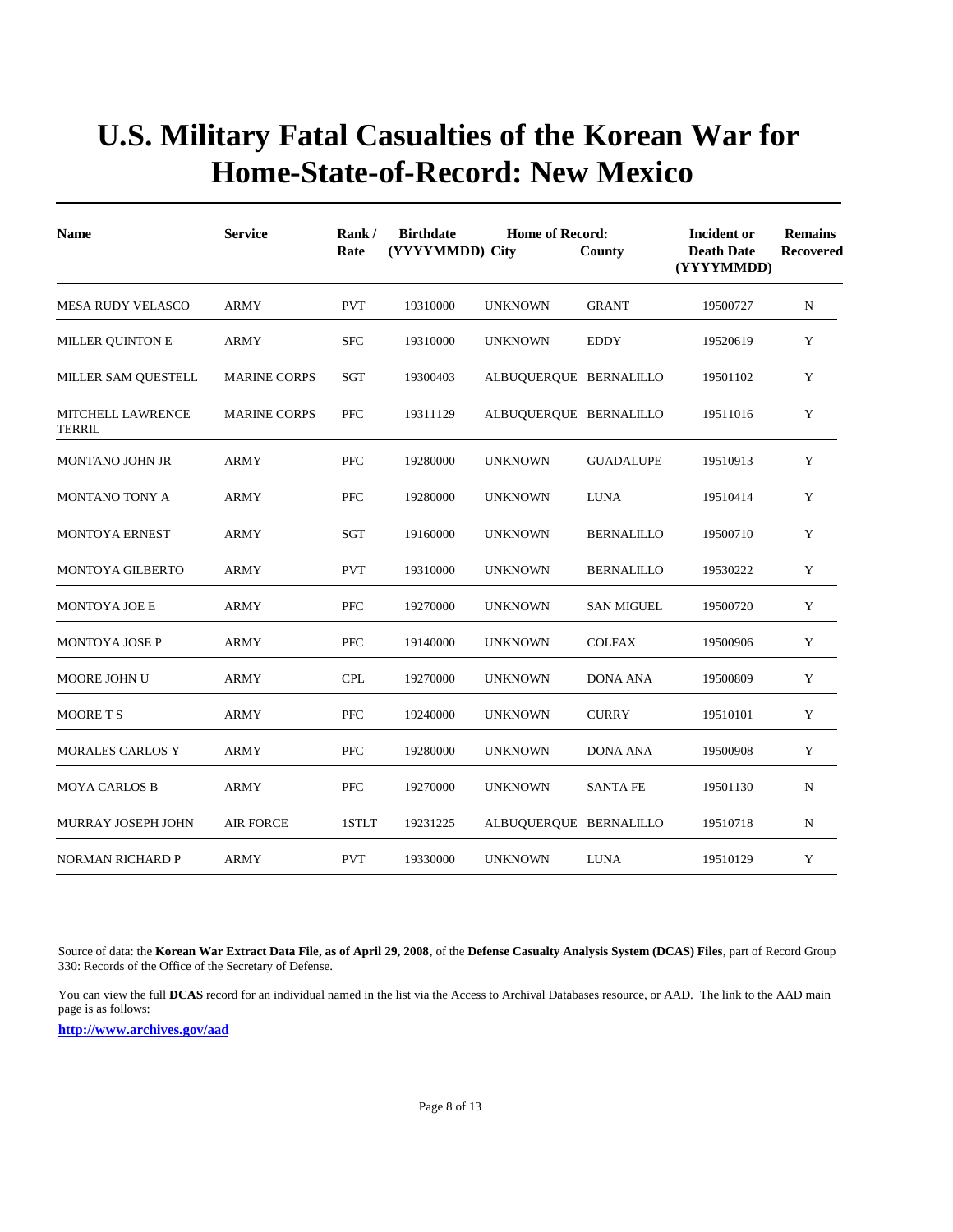| <b>Name</b>                       | <b>Service</b>      | Rank/<br>Rate   | <b>Birthdate</b><br>(YYYYMMDD) City | <b>Incident or</b><br><b>Death Date</b><br>(YYYYMMDD) | <b>Remains</b><br>Recovered |          |              |
|-----------------------------------|---------------------|-----------------|-------------------------------------|-------------------------------------------------------|-----------------------------|----------|--------------|
| NUMKENA LAWRENCE                  | <b>ARMY</b>         | <b>SGT</b>      | 19250000                            | <b>UNKNOWN</b>                                        | <b>BERNALILLO</b>           | 19510405 | Y            |
| <b>OLGUIN ALFREDO B</b>           | <b>ARMY</b>         | <b>PFC</b>      | 19310000                            | <b>UNKNOWN</b>                                        | <b>VALENCIA</b>             | 19530106 | Y            |
| <b>OLIVAS LORENZO</b>             | <b>ARMY</b>         | <b>PVT</b>      | 19290000                            | <b>UNKNOWN</b>                                        | <b>MORA</b>                 | 19511119 | Y            |
| ORACION MARQUIS H                 | <b>AIR FORCE</b>    | 2NDLT           | 19250609                            | <b>ROSWELL</b>                                        | <b>CHAVES</b>               | 19511014 | Y            |
| OROZCO RUDOLPH R                  | <b>ARMY</b>         | <b>PVT</b>      | 19320000                            | <b>UNKNOWN</b>                                        | <b>BERNALILLO</b>           | 19530608 | Y            |
| ORTEGA ELADIO M                   | ARMY                | <b>CPL</b>      | 19320000                            | <b>UNKNOWN</b>                                        | <b>TAOS</b>                 | 19530624 | Y            |
| <b>ORTEGA EPPIE J</b>             | ARMY                | <b>PFC</b>      | 19310000                            | <b>UNKNOWN</b>                                        | <b>BERNALILLO</b>           | 19530208 | Y            |
| <b>OTERO LOUIS</b>                | <b>ARMY</b>         | <b>PVT</b>      | 19320000                            | <b>UNKNOWN</b>                                        | <b>LINCOLN</b>              | 19510330 | Y            |
| PACHECO CASIMIRO                  | ARMY                | <b>PFC</b>      | 19280000                            | <b>UNKNOWN</b>                                        | <b>MORA</b>                 | 19500808 | Y            |
| PACHECO NARCISSO                  | ARMY                | <b>CPL</b>      | 19300000                            | <b>UNKNOWN</b>                                        | <b>EDDY</b>                 | 19500918 | Y            |
| PADILLA GILBERTO J                | ARMY                | <b>PFC</b>      | 19290000                            | <b>UNKNOWN</b>                                        | <b>BERNALILLO</b>           | 19500901 | Y            |
| PARKER LONNIE LAVERN              | <b>AIR FORCE</b>    | 1STLT           | 19210530                            | <b>ROSWELL</b>                                        | <b>CHAVES</b>               | 19511209 | N            |
| PATTERSON ITHAL T                 | ARMY                | <b>PVT</b>      | 19310000                            | <b>UNKNOWN</b>                                        | <b>SAN MIGUEL</b>           | 19501020 | $\, {\rm N}$ |
| PETE GRAY PINTO                   | <b>ARMY</b>         | <b>MSG</b>      | 19220000                            | <b>UNKNOWN</b>                                        | <b>SAN JUAN</b>             | 19500811 | $\, {\rm N}$ |
| PHILLIPS CHARLES<br><b>ALBERT</b> | <b>MARINE CORPS</b> | <b>PFC</b>      | 19311110                            | <b>CARLSBAD</b>                                       | <b>EDDY</b>                 | 19520906 | Y            |
| PLATT KAY SHERILL                 | <b>NAVY</b>         | PO <sub>3</sub> | 19320105                            | <b>DEXTER</b>                                         | <b>CHAVES</b>               | 19530122 | Y            |

Source of data: the **Korean War Extract Data File, as of April 29, 2008**, of the **Defense Casualty Analysis System (DCAS) Files**, part of Record Group 330: Records of the Office of the Secretary of Defense.

You can view the full **DCAS** record for an individual named in the list via the Access to Archival Databases resource, or AAD. The link to the AAD main page is as follows: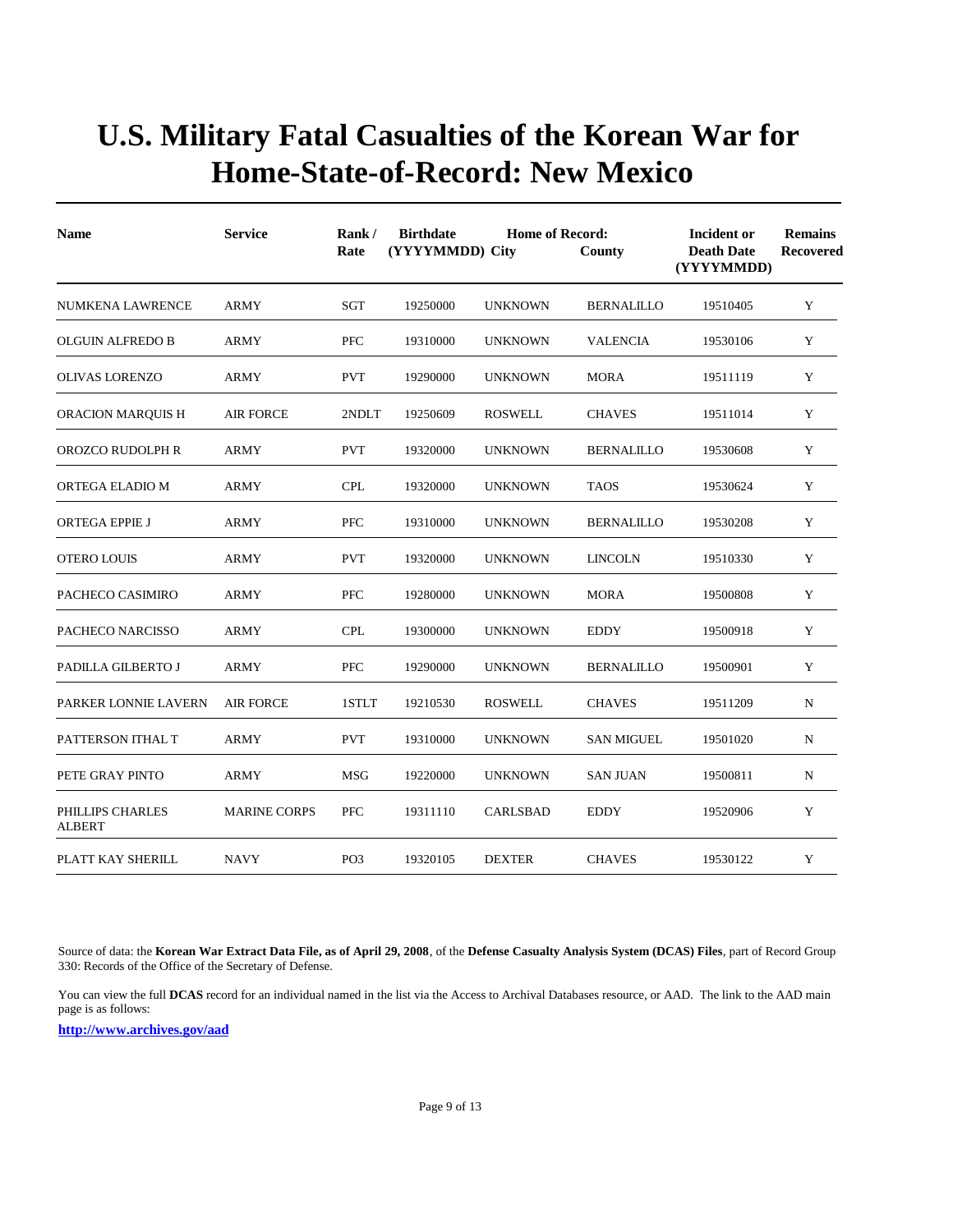| <b>Name</b>                            | <b>Service</b>      | Rank/<br>Rate | <b>Birthdate</b><br><b>Home of Record:</b><br>(YYYYMMDD) City<br>County |                 |                   | Incident or<br><b>Death Date</b><br>(YYYYMMDD) | <b>Remains</b><br>Recovered |
|----------------------------------------|---------------------|---------------|-------------------------------------------------------------------------|-----------------|-------------------|------------------------------------------------|-----------------------------|
| POGUE OTIS H                           | <b>ARMY</b>         | <b>PFC</b>    | 19290000                                                                | <b>UNKNOWN</b>  | <b>BERNALILLO</b> | 19530214                                       | Y                           |
| PRUITT OLIVER LEE                      | ARMY                | <b>PFC</b>    | 19310000                                                                | <b>UNKNOWN</b>  | <b>EDDY</b>       | 19501127                                       | N                           |
| QUINTANA CHARLIE D                     | <b>ARMY</b>         | SGT           | 19300000                                                                | <b>UNKNOWN</b>  | <b>CURRY</b>      | 19530416                                       | Y                           |
| QUINTANA JUAN                          | ARMY                | <b>PFC</b>    | 19290429                                                                | <b>UNKNOWN</b>  | <b>OUAY</b>       | 19500728                                       | N                           |
| <b>RAMIREZ ALBERTO S</b>               | ARMY                | PFC           | 19310000                                                                | <b>UNKNOWN</b>  | <b>GRANT</b>      | 19501130                                       | N                           |
| <b>RAUGHT RAY R</b>                    | <b>ARMY</b>         | <b>SFC</b>    | 19290824                                                                | <b>UNKNOWN</b>  | <b>COLFAX</b>     | 19510212                                       | N                           |
| <b>RAYMOND ERNEST JR</b>               | ARMY                | <b>PFC</b>    | 19290000                                                                | <b>UNKNOWN</b>  | <b>DONA ANA</b>   | 19500828                                       | Y                           |
| <b>RICKELTON GLEN</b><br><b>HOWARD</b> | <b>NAVY</b>         | <b>ENS</b>    | 19281003                                                                | <b>SAN JUAN</b> | <b>MULTIPLE</b>   | 19520106                                       | Y                           |
| <b>RIVAS JESUS</b>                     | ARMY                | <b>PVT</b>    | 19220000                                                                | <b>UNKNOWN</b>  | <b>HIDALGO</b>    | 19500922                                       | Y                           |
| <b>ROCHA ROBERTO</b><br><b>DELGADO</b> | <b>MARINE CORPS</b> | PFC           | 19301229                                                                | <b>MESILLA</b>  | <b>DONA ANA</b>   | 19500923                                       | Y                           |
| RODRIGUEZ LUPE R JR                    | <b>ARMY</b>         | <b>CPL</b>    | 19310000                                                                | <b>UNKNOWN</b>  | <b>DONA ANA</b>   | 19500902                                       | Y                           |
| <b>ROEBUCK LEON</b>                    | <b>MARINE CORPS</b> | <b>PFC</b>    | 19290414                                                                | CARLSBAD        | <b>EDDY</b>       | 19501129                                       | N                           |
| ROMERO MANUEL J                        | ARMY                | <b>CPL</b>    | 19270000                                                                | <b>UNKNOWN</b>  | <b>QUAY</b>       | 19510803                                       | Y                           |
| <b>ROMERO MANUEL</b><br><b>TORRIO</b>  | ARMY                | <b>PFC</b>    | 19320000                                                                | <b>UNKNOWN</b>  | <b>EDDY</b>       | 19530710                                       | N                           |
| <b>ROMERO NELSON R</b>                 | ARMY                | <b>PFC</b>    | 19290000                                                                | <b>UNKNOWN</b>  | <b>BERNALILLO</b> | 19501021                                       | Y                           |
| <b>RUIZ JOSE P</b>                     | <b>ARMY</b>         | <b>CPL</b>    | 19300000                                                                | <b>UNKNOWN</b>  | <b>MORA</b>       | 19510602                                       | Y                           |

Source of data: the **Korean War Extract Data File, as of April 29, 2008**, of the **Defense Casualty Analysis System (DCAS) Files**, part of Record Group 330: Records of the Office of the Secretary of Defense.

You can view the full **DCAS** record for an individual named in the list via the Access to Archival Databases resource, or AAD. The link to the AAD main page is as follows: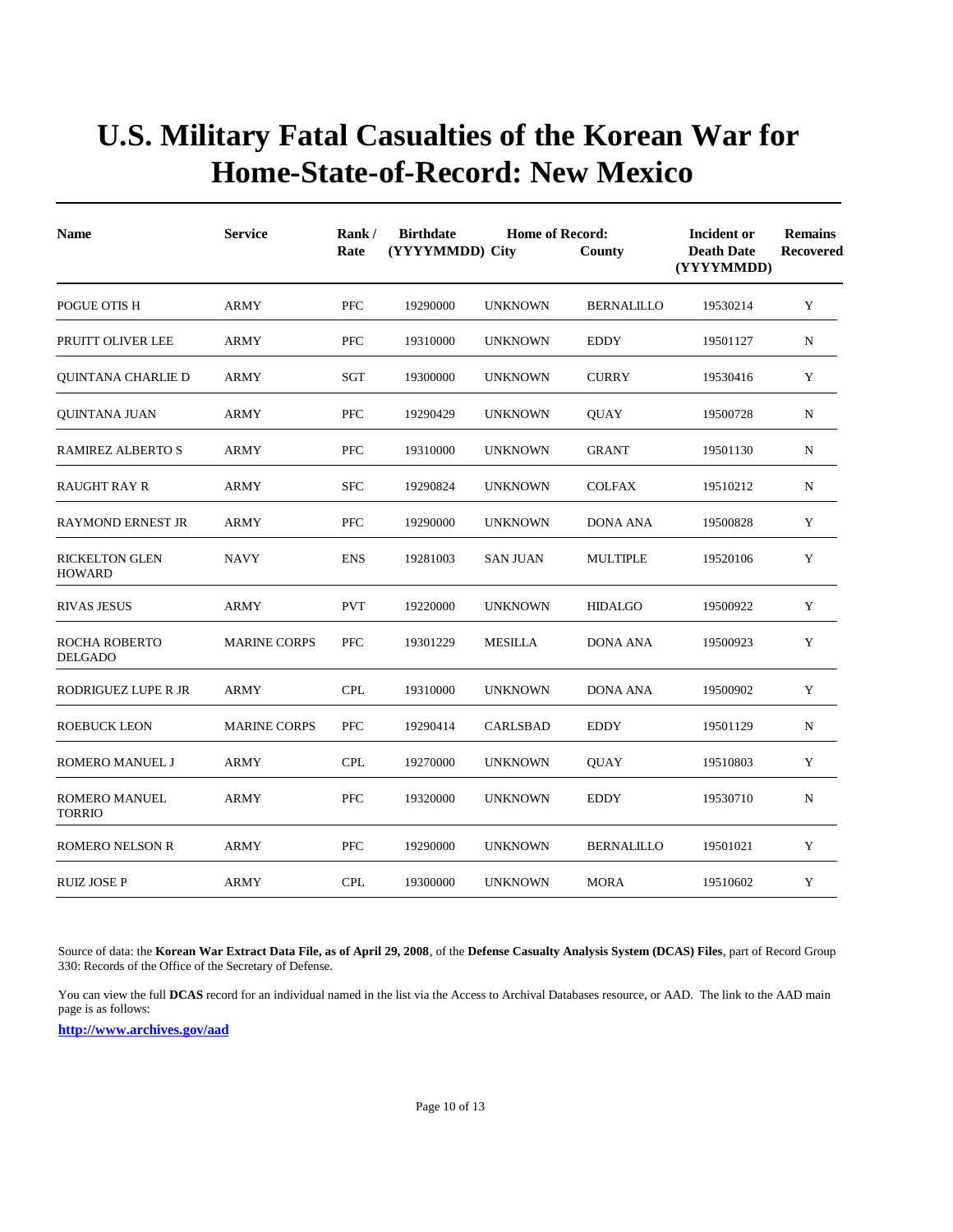| <b>Name</b>                              | <b>Service</b>      | Rank/<br>Rate   | <b>Birthdate</b><br><b>Home of Record:</b><br>(YYYYMMDD) City<br>County |                        |                   | <b>Incident or</b><br><b>Death Date</b><br>(YYYYMMDD) | <b>Remains</b><br>Recovered |
|------------------------------------------|---------------------|-----------------|-------------------------------------------------------------------------|------------------------|-------------------|-------------------------------------------------------|-----------------------------|
| <b>SALAZAR DONACIANO</b>                 | <b>ARMY</b>         | <b>PFC</b>      | 19290000                                                                | <b>UNKNOWN</b>         | <b>MCKINLEY</b>   | 19510102                                              | Y                           |
| <b>SANCHEZ LEO CARLOS</b>                | <b>NAVY</b>         | PO <sub>2</sub> | 19270703                                                                | <b>BELEN</b>           | <b>VALENCIA</b>   | 19510609                                              | Y                           |
| SANDOVAL ANTONIO                         | <b>ARMY</b>         | <b>PVT</b>      | 19300000                                                                | <b>UNKNOWN</b>         | <b>HARDING</b>    | 19500922                                              | Y                           |
| SANDOVAL ISAAC                           | <b>ARMY</b>         | <b>CPL</b>      | 19280000                                                                | <b>UNKNOWN</b>         | SANDOVAL          | 19511006                                              | N                           |
| <b>SANDOVAL PHIL</b>                     | <b>ARMY</b>         | <b>PVT</b>      | 19330000                                                                | <b>UNKNOWN</b>         | <b>BERNALILLO</b> | 19510515                                              | Y                           |
| <b>SCHMITT EDWARD</b>                    | <b>MARINE CORPS</b> | <b>PFC</b>      | 19330713                                                                | <b>SANTA FE</b>        | <b>SANTA FE</b>   | 19520826                                              | Y                           |
| <b>SEDILLO FELIPE T</b>                  | <b>ARMY</b>         | <b>PFC</b>      | 19300000                                                                | <b>UNKNOWN</b>         | <b>CHAVES</b>     | 19510331                                              | Y                           |
| SEDILLOS REYNALDO                        | ARMY                | <b>PVT</b>      | 19270000                                                                | <b>UNKNOWN</b>         | <b>GRANT</b>      | 19500730                                              | Y                           |
| SHIRLEY ROBERT WAYNE                     | <b>MARINE CORPS</b> | <b>CAPT</b>     | 19220330                                                                | ALBUQUERQUE BERNALILLO |                   | 19520423                                              | Y                           |
| <b>SHOOK LONNIE ROY</b>                  | <b>ARMY</b>         | <b>PFC</b>      | 19310000                                                                | <b>UNKNOWN</b>         | <b>DONA ANA</b>   | 19510226                                              | Y                           |
| <b>SILVA JESUS ARAGON</b>                | <b>ARMY</b>         | <b>CPL</b>      | 19300000                                                                | <b>UNKNOWN</b>         | <b>DONA ANA</b>   | 19501130                                              | Y                           |
| <b>SISNEROS BENNIE</b>                   | <b>NAVY</b>         | SA              | 19281229                                                                | ALBUQUERQUE BERNALILLO |                   | 19510202                                              | N                           |
| <b>SISNEROS DENNIS</b><br><b>ORLANDO</b> | <b>MARINE CORPS</b> | <b>CPL</b>      | 19340111                                                                | <b>BERNALILLO</b>      | SANDOVAL          | 19520910                                              | Y                           |
| SMITH CARL SYLVESTER                     | <b>ARMY</b>         | <b>PFC</b>      | 19260000                                                                | <b>UNKNOWN</b>         | <b>UNION</b>      | 19500811                                              | Y                           |
| <b>SMITH DARREL OTTO</b>                 | <b>MARINE CORPS</b> | 2NDLT           | 19250717                                                                | <b>CLOVIS</b>          | <b>CURRY</b>      | 19521007                                              | Y                           |
| SMITH LAURENCE M                         | ARMY                | <b>PVT</b>      | 19300000                                                                | <b>UNKNOWN</b>         | LUNA              | 19510130                                              | Y                           |

Source of data: the **Korean War Extract Data File, as of April 29, 2008**, of the **Defense Casualty Analysis System (DCAS) Files**, part of Record Group 330: Records of the Office of the Secretary of Defense.

You can view the full **DCAS** record for an individual named in the list via the Access to Archival Databases resource, or AAD. The link to the AAD main page is as follows: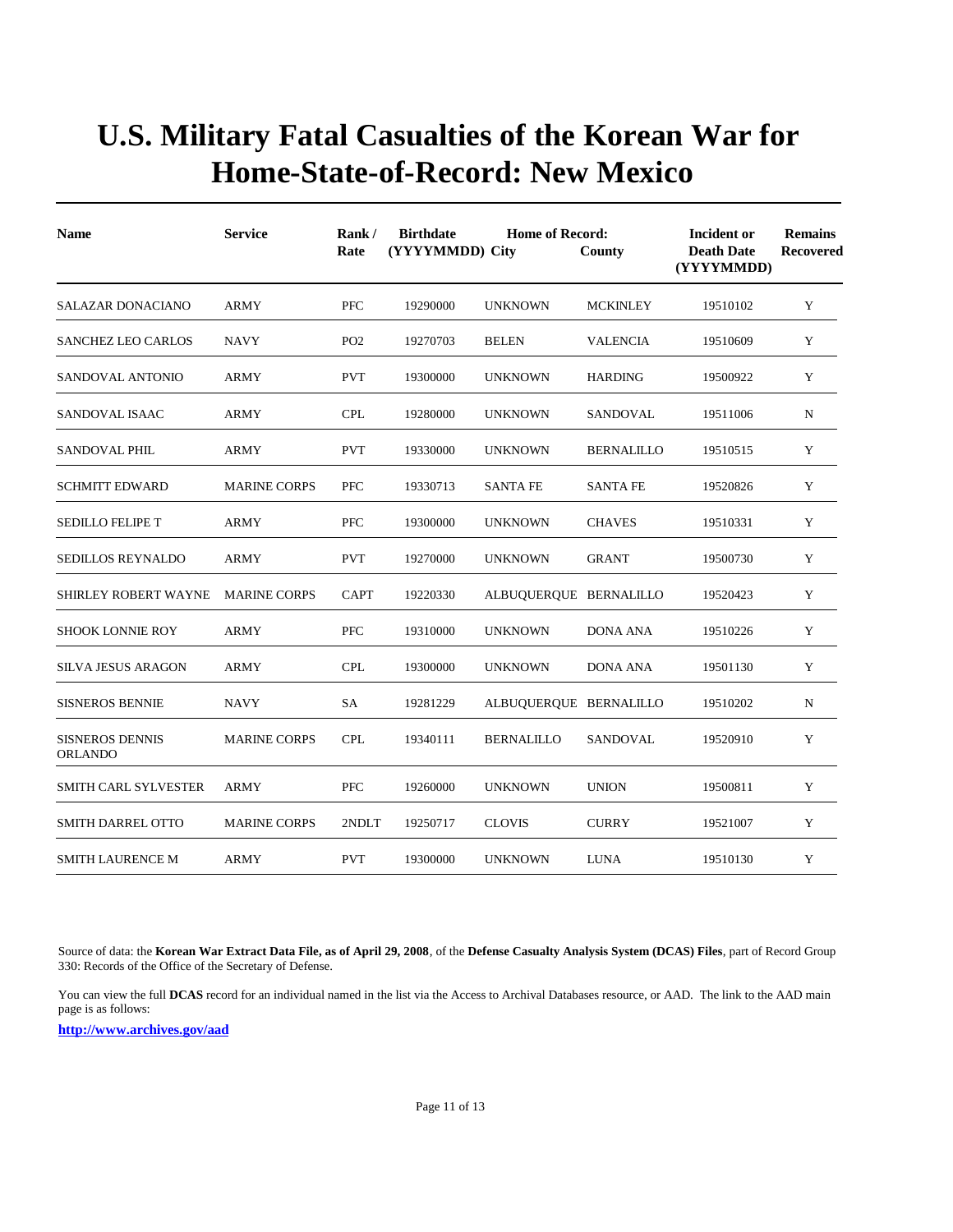| <b>Name</b>                               | <b>Service</b>      | Rank/<br>Rate | <b>Birthdate</b><br>(YYYYMMDD) City | <b>Home of Record:</b> | County            | Incident or<br><b>Death Date</b><br>(YYYYMMDD) | <b>Remains</b><br><b>Recovered</b> |
|-------------------------------------------|---------------------|---------------|-------------------------------------|------------------------|-------------------|------------------------------------------------|------------------------------------|
| <b>SOLADAY HARRY</b><br><b>STEPHENSON</b> | <b>MARINE CORPS</b> | <b>CAPT</b>   | 19220413                            | CARLSBAD               | <b>EDDY</b>       | 19520501                                       | Y                                  |
| <b>SPICER ORVILLE K</b>                   | ARMY                | PFC           | 19310805                            | <b>UNKNOWN</b>         | LEA               | 19501125                                       | N                                  |
| STOKUM RICHARD W                          | ARMY                | <b>PFC</b>    | 19261022                            | <b>UNKNOWN</b>         | <b>EDDY</b>       | 19500811                                       | $\mathbf N$                        |
| <b>STRONG GORDON MALIN</b>                | <b>ARMY</b>         | 1LT           | 19250000                            | <b>UNKNOWN</b>         | <b>CHAVES</b>     | 19500807                                       | Y                                  |
| <b>TAPIA LUIS</b>                         | ARMY                | PFC           | 19310000                            | <b>UNKNOWN</b>         | <b>GUADALUPE</b>  | 19520916                                       | Y                                  |
| TOHILL HOWARD MIDLER                      | <b>ARMY</b>         | <b>PVT</b>    | 19240000                            | <b>UNKNOWN</b>         | <b>SANTA FE</b>   | 19501113                                       | Y                                  |
| <b>TORRES ELIAS ELI</b>                   | ARMY                | <b>PFC</b>    | 19310000                            | <b>UNKNOWN</b>         | <b>MORA</b>       | 19501105                                       | N                                  |
| <b>TORRES GEORGE</b>                      | <b>ARMY</b>         | <b>CPL</b>    | 19300000                            | <b>UNKNOWN</b>         | <b>LUNA</b>       | 19501202                                       | N                                  |
| <b>TORRES JOSE C</b>                      | <b>ARMY</b>         | <b>PFC</b>    | 19290000                            | <b>UNKNOWN</b>         | <b>BERNALILLO</b> | 19520410                                       | Y                                  |
| <b>TORRES PABLO</b>                       | <b>MARINE CORPS</b> | <b>PFC</b>    | 19291224                            | <b>MOUNTAINAIR</b>     | <b>TORRANCE</b>   | 19530203                                       | Y                                  |
| <b>TORRES PETE</b>                        | <b>ARMY</b>         | <b>PVT</b>    | 19320000                            | <b>UNKNOWN</b>         | <b>BERNALILLO</b> | 19500831                                       | Y                                  |
| <b>TOWNSEND RANDOLPH</b>                  | <b>ARMY</b>         | 1LT           | 19270000                            | <b>UNKNOWN</b>         | <b>BERNALILLO</b> | 19510208                                       | Y                                  |
| <b>TRUJILLO ISIDRO E</b>                  | ARMY                | <b>SGT</b>    | 19270000                            | <b>UNKNOWN</b>         | <b>GUADALUPE</b>  | 19521014                                       | $\mathbf N$                        |
| <b>VALDEZ BENITO V</b>                    | <b>ARMY</b>         | <b>PFC</b>    | 19290000                            | <b>UNKNOWN</b>         | <b>SANTA FE</b>   | 19520920                                       | Y                                  |
| VASQUEZ RUMALDO R                         | <b>ARMY</b>         | <b>PFC</b>    | 19310000                            | <b>UNKNOWN</b>         | <b>LUNA</b>       | 19500924                                       | Y                                  |
| VAUGHN BILL MACK                          | <b>MARINE CORPS</b> | SGT           | 19290131                            | <b>ROSWELL</b>         | <b>CHAVES</b>     | 19510404                                       | Y                                  |

Source of data: the **Korean War Extract Data File, as of April 29, 2008**, of the **Defense Casualty Analysis System (DCAS) Files**, part of Record Group 330: Records of the Office of the Secretary of Defense.

You can view the full **DCAS** record for an individual named in the list via the Access to Archival Databases resource, or AAD. The link to the AAD main page is as follows: